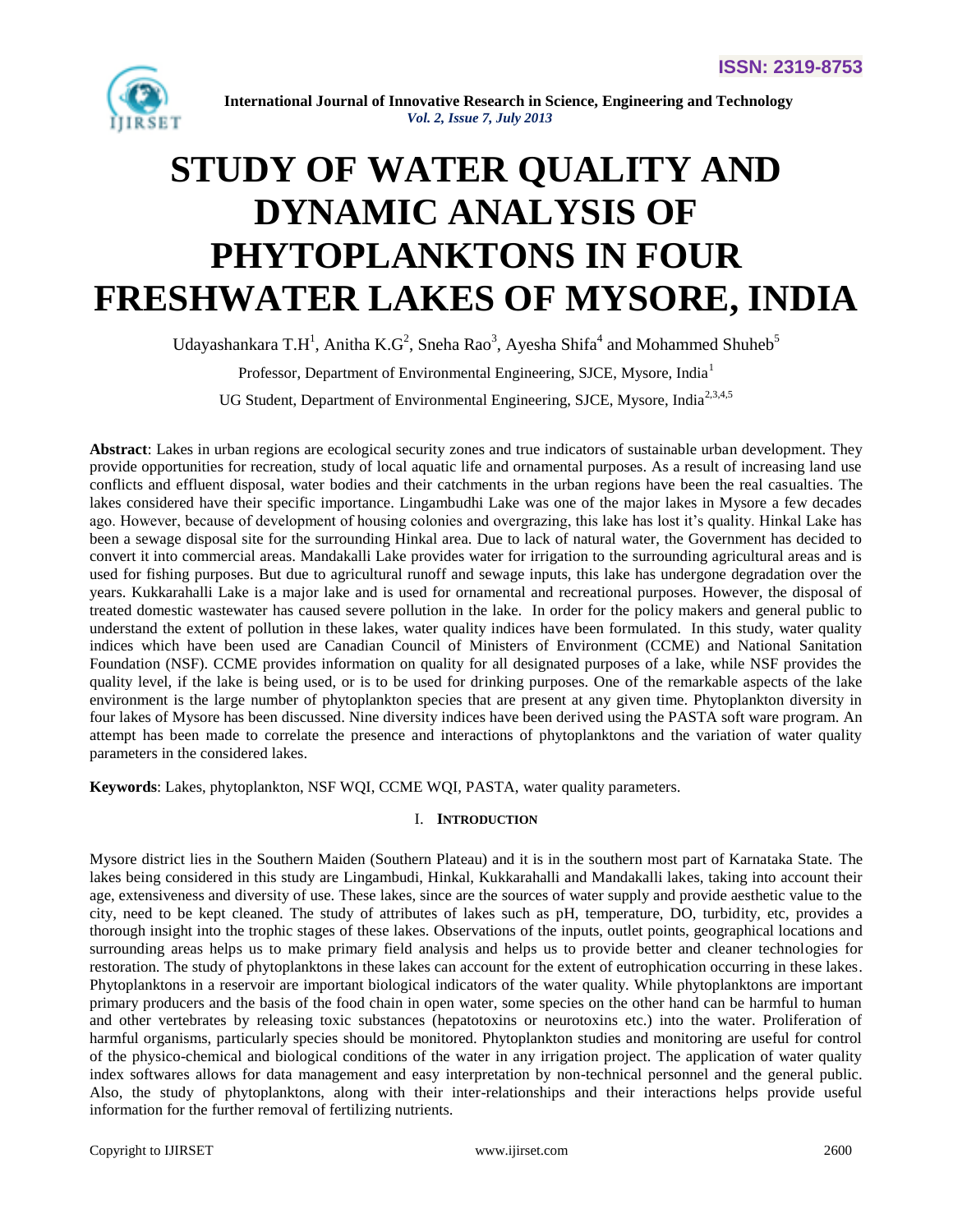

## II. **METHODS AND METHODOLOGY**

#### *A. Description of Study Sites*

Lingambudi Lake is a perennial freshwater lake situated in the basin of River Cauvery. The lake was serving as a source of drinking water, irrigation, and fish produce. It spread over 217 acres.

Kukkarahalli Lake also called Kukkarahalli Kere is located in the heart of the Mysore city. It provides lung-space to the city. The lake drains a catchment area of more than 414 square kilometers.

Mandakalli Lake is located in the southern part of Mysore city. It has an overall catchment area of 150 acres and serves as a source for irrigation and fishing purposes.

Hinkal Lake has nearly 40 acres of storage area. The main water source is rain water. However, domestic sewage from the surrounding areas has become a common source of water for the lake.

#### *B. Collection of Samples*

A sample is a part or piece taken from a larger entity and presented as being representative of the whole. The sampling methods are chosen keeping in mind the following-

- Parameters to be sampled.
- Identification of proper equipment and procedures for safe, accurate and effective Sampling.
- Identification of representative sampling sites.
- To collect adequate volumes for the required analyses.
- To preserve samples to maintain integrity.
- Sample transport procedures.
- Procedures to ensure that holding times are not exceeded.

There are two main types of sampling which are considered to obtain the lake samples are-

- Grab sampling: A grab sample, also known as a catch sample, consists of a single sample taken at a specific time. A grab sample takes a snapshot of the characteristics of the water at a specific point and time.
- Composite sampling: A composite sample, also known as an integrated sample, is a sample which consists of a mixture of several individual grab samples collected at regular and specified time periods, each sample taken in proportion to the amount of flow at that time.

The phytoplankton samples were obtained by the following procedure:

- Use Whole Water Composite Sampler bottle to collect phytoplankton.
- Open the cap on the top end of the sampler bottle and field rinse by submerging it three times in the lake and draining.
- Slowly lower the sampler bottle into the lake as vertically as possible.
- Cap the upper end firmly and slowly raise the sampler.
- Lift the sampler, keeping it as vertical as possible.
- Since composite sampling is done, repeat the procedure in all the other sampling points and fill the sampler bottle with water till the bottle neck.
- Preserve the phytoplankton sample with 4% formalin solution per 100 ml sample.
- Label the phytoplankton sample and keep it stored in a dark place.

#### *C. Parametric Analyses*

The parameters considered in this study are:

- Change in water temperature
- pH
- Turbidity
- Dissolved oxygen
- Chemical oxygen demand
- Total dissolved solids
- Total coliforms
- Total nitrates and Total phosphates

Changes in water temperature were determined by measuring the difference in temperatures of the samples at site and laboratory conditions, in <sup>o</sup>C. pH was measured using a calibrated pH meter, in pH units. Turbidity was measured using a calibrated turbidity meter, in NTU. Phosphates and total nitrates were measured by colorimetric methods using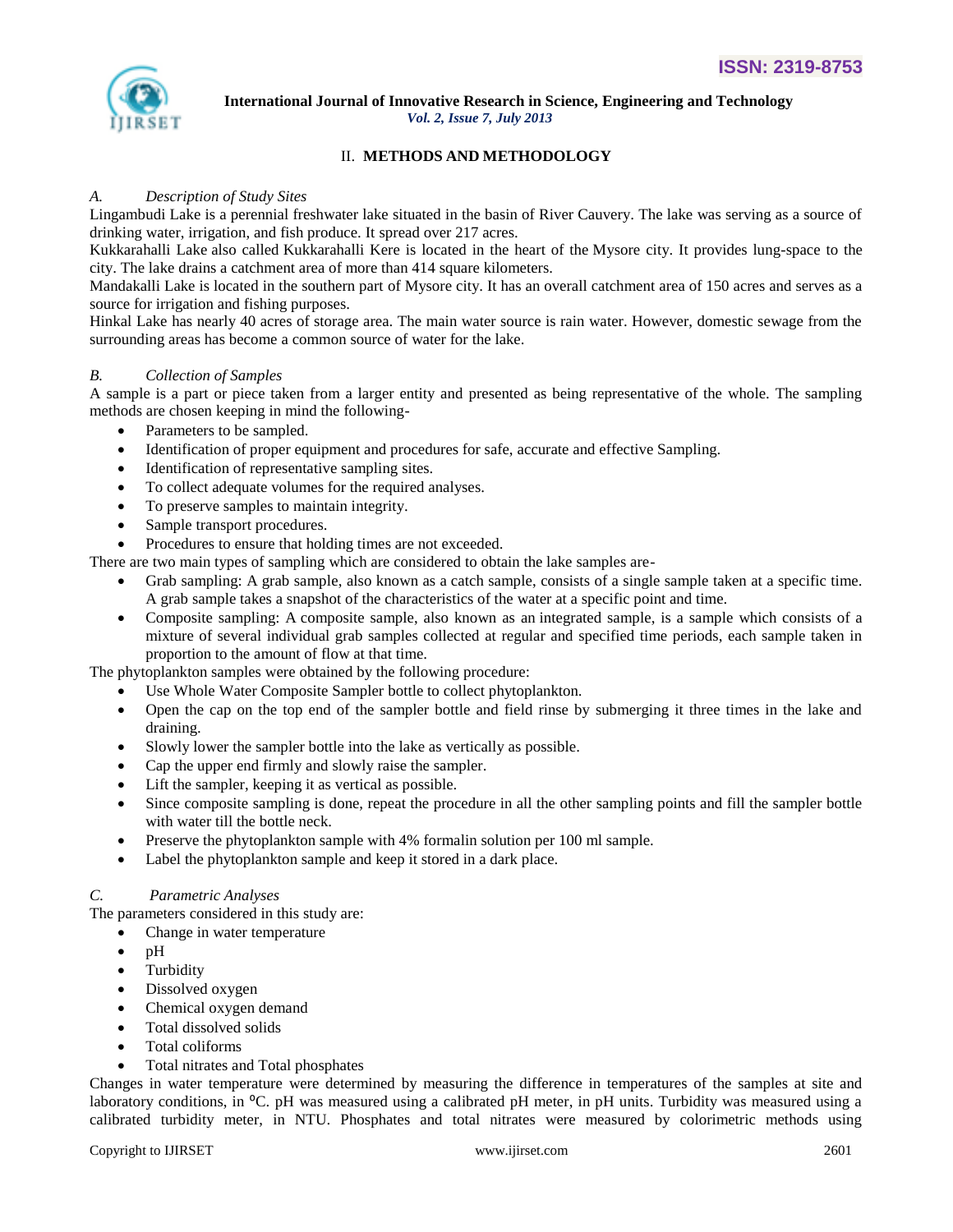

spectrophotometer in 470 and 410nm respectively. DO and BOD were measured through titrametric method. COD was measured through closed reflux method and TDS was measured by determining the difference in weights of crucible before and after they were kept in the hot air oven, set at a temperature of  $103^{\circ}$ C, in mg/l. Total coliforms were measured using MPN technique.

## *D. Identification of Phytoplankton*

The phytoplanktons were identified following the underlying procedure:

The sampled water for analysis of the phytoplankton is preserved with 4% formalin solution per 100 ml sample, labeled and stored in a dark place until the sample starts sedimenting at the bottom (minimum 24 hours duration for the sample to form sedimentation).

The water from top layers is discarded so that the phytoplanktons that have been collected at the bottom in the sediments can be analyzed.

A drop from the sedimented water is taken on a glass slide and a drop of Lugol's iodine solution is added to it and mixed.

A few such slides from the sedimented water is taken and 4-5 slides are made for each lake.

The slides are then covered with a Cover-Slip to avoid the external disturbances using a needle.

These slides are then viewed under a microscope using Lackey's drop method.

Photos from the observations are then collected and based on these photographs the phytoplankton species are identified and numbered for each lake.

## *E. Water quality indices*

The water quality indices determined in this study were the Canadian Council of Ministers of the Environment Water Quality Index (CCME WQI) and National Sanitation Foundation (NSF WQI). Canadian Council of Ministers of the Environment Water Quality Index (CCME WQI) provides a convenient mean of summarizing complex water quality data that can be easily understood by the public, water distributors, planners, managers and policy makers. The CCME WQI incorporates three elements:

- Scope the number of water quality parameters (variables) not meeting water quality objectives (F1).
- Frequency the number of times the objectives are not met (F2).
- Amplitude the extent to which the objectives are not met (F3). [2]

## The CCME WQI is hence:

#### **CCME WQI = 100 –**  $\frac{\sqrt{F_1^2 + F_2^2 + F_3^2}}{1.733}$  $\frac{+r^2-r^3}{1.732}$  [2]

The index produces a number between 0 (worst) to 100 (best) to reflect the water quality. The following table shows the characterization of the water quality index:

| <b>Rating</b> | <b>Characterization of water sample</b><br><b>CCME-</b> |                                                                             |  |
|---------------|---------------------------------------------------------|-----------------------------------------------------------------------------|--|
|               | WQI                                                     |                                                                             |  |
| Excellent     | 95.0-100                                                | Water quality intact, conditions close to natural levels                    |  |
| Good          | 80.0-94.9                                               | Water quality is protected with only a minor degree of threat or            |  |
|               |                                                         | impairment, conditions rarely depart from natural, desirable levels         |  |
| Fair          | 65.0-79.9                                               | Water quality usually intact, but occasionally endangered, conditions often |  |
|               |                                                         | deviate from natural levels                                                 |  |
| Marginal      | $45.0 - 64.9$                                           | Water quality frequently endangered, conditions very often deviate from     |  |
|               |                                                         | natural levels                                                              |  |
| Poor          | $0-44.9$                                                | Water quality almost always endangered, conditions regularly deviate from   |  |
|               |                                                         | normal levels                                                               |  |

| <b>TABLE I</b>                           |  |
|------------------------------------------|--|
| 'HARACTERIZATIONS OF WATER OHALITY INDE' |  |

The National Sanitation Foundation Water Quality Index is calculated using only selected physic-chemical parameters, which are:

- Change in water temperature
- Ph
- Turbidity
- Dissolved oxygen
- Chemical oxygen demand

Copyright to IJIRSET [www.ijirset.com](http://www.ijirset.com/) 2602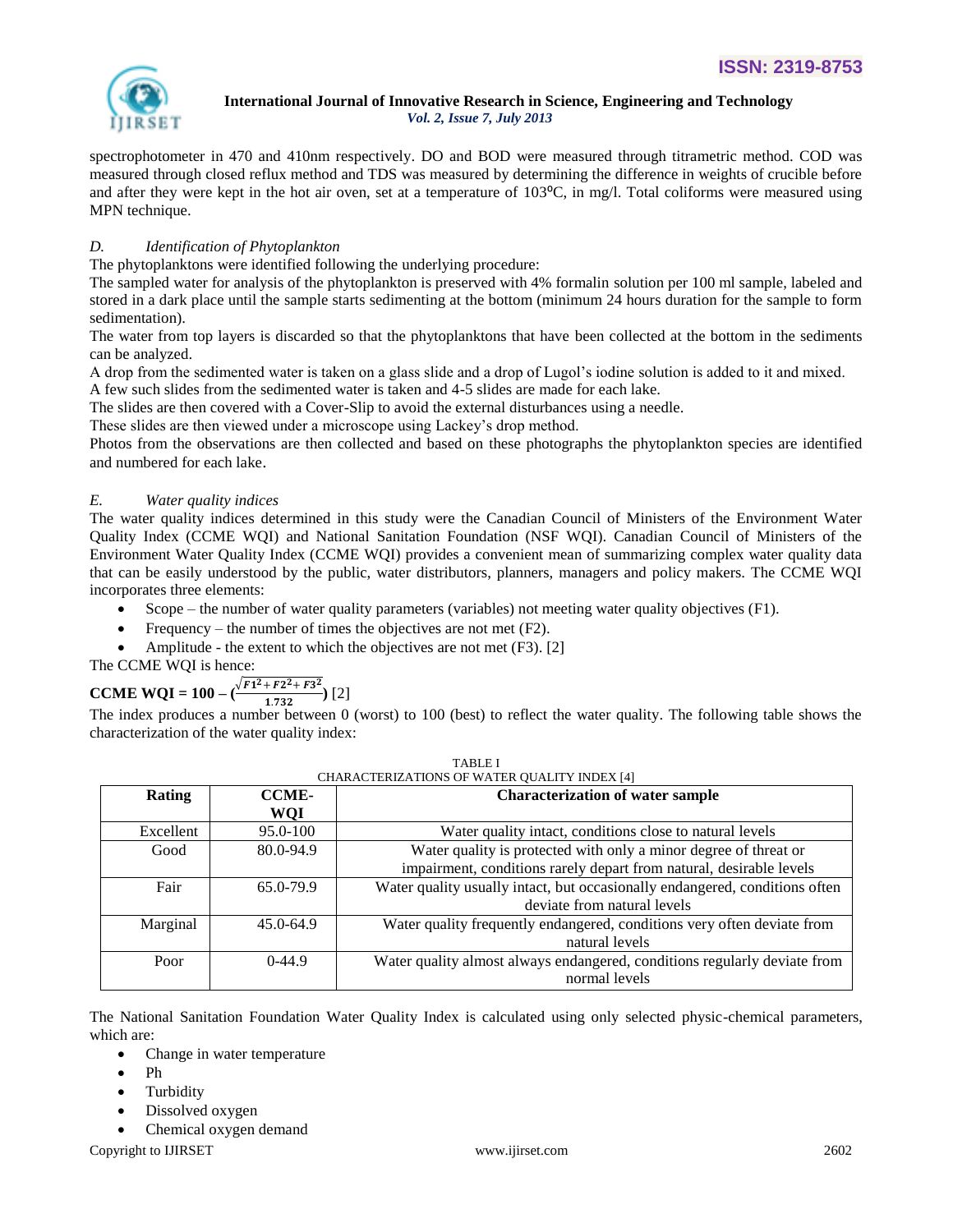

- Total dissolved solids
- Total coliforms
- Total nitrates and Total phosphates [5]

The WQI integrates raw analytical data and generates a single number that expresses subjectively, the quality of water. Based on the number obtained, the following table is referred to give the corresponding water quality rating:

| WATER QUALITT INDEX RATING OF LARES [3] |           |  |  |  |
|-----------------------------------------|-----------|--|--|--|
| <b>WOI</b>                              | Rating    |  |  |  |
| 90-100                                  | Excellent |  |  |  |
| 70-90                                   | Good      |  |  |  |
| 50-70                                   | Medium    |  |  |  |
| $25 - 50$                               | Bad       |  |  |  |
| $0 - 25$                                | Very poor |  |  |  |

| <b>TABLE II</b>                         |  |  |  |  |
|-----------------------------------------|--|--|--|--|
| WATER QUALITY INDEX RATING OF LAKES [5] |  |  |  |  |

Based on the phytoplanktons identified, a diversity profile and nestedness pattern was developed using the PASTA software. PAST ver.1.34 (2005), provide detailed information of the PAST software and instructions on how to use it. It outlines the various functions, indices and related programs PAST offers to calculate. The salient features of the software are:

- PAST is free.
- PAST is tailor-made for paleontology. This means that it includes functions which are not found in off-the-shelf programs (for example cladistics, ordination, morphometry and biostratigraphy), and that it does not include functions which are of little use to paleontologists and that only make the user interface more confusing.
- PAST is easy to use and therefore well suited for introductory courses in quantitative paleontology.
- PAST comes with a number of example data sets, case studies and exercises, making it a complete educational package. [17]

### III. **RESULT AND DISCUSSION**

## *A. Water quality indices*

Water Quality Index (WQI) is a widely used tool to solve problems of data management and to evaluate success and failures of management strategies for improving water quality. The index is a numeric expression used to transform large quantities of water characterization data into a single number which represents the water quality level. The number is placed on a relative scale to justify the water quality in categories ranging from bad to excellent. This can be easily interpreted by the political decision makers, non-technical water managers and the general public [5]*.* In this study, two such indices have been used to determine the water quality of the considered lakes.

1. National Sanitation Foundation Water Quality Index (NSF-WQI): this index is used to classify water bodies according to suitability for drinking water supply [5]. The results are as follows: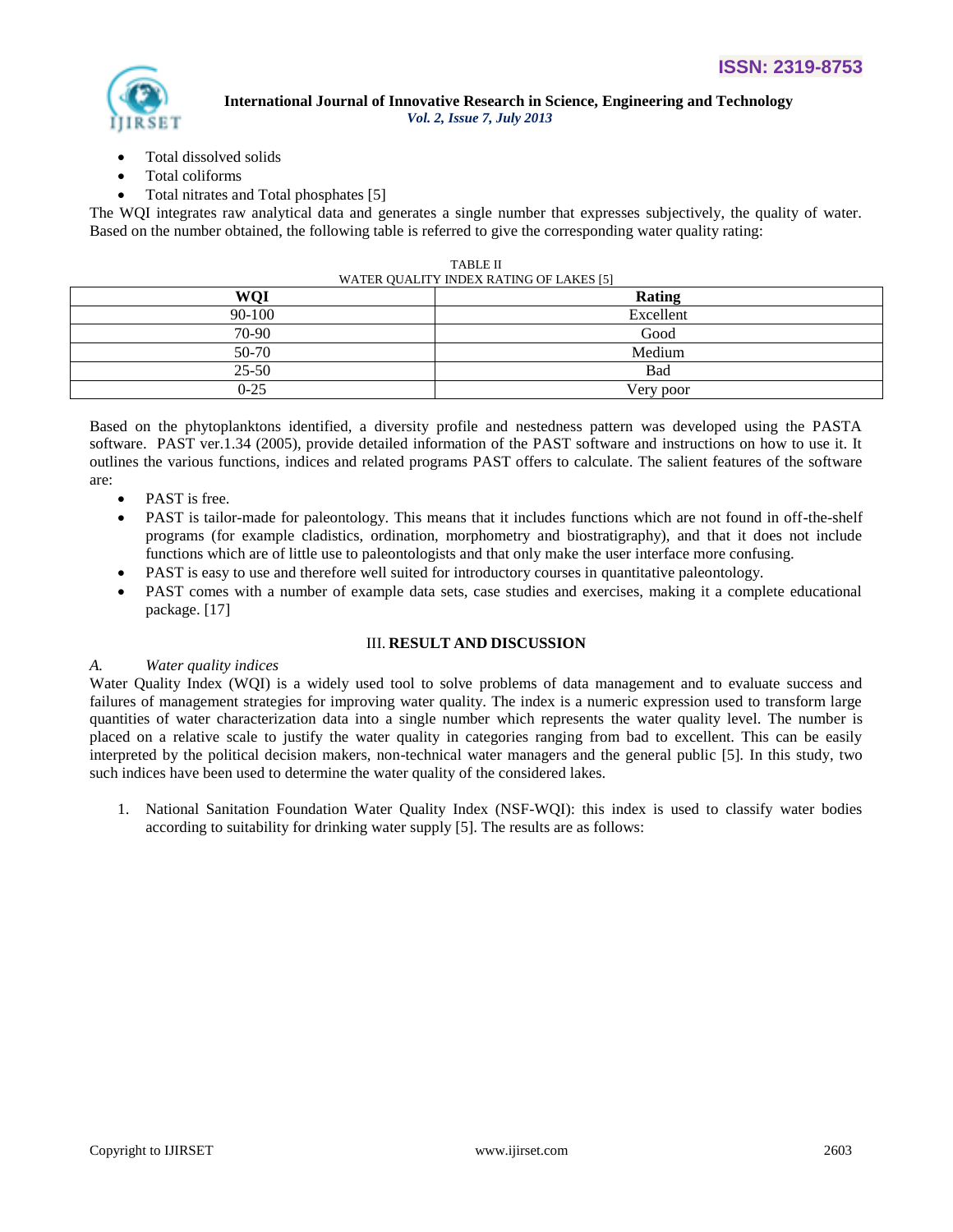

|                          | 1. Name of the Lake: Lingambudhi Lake |              |                                      |                |            |                |  |
|--------------------------|---------------------------------------|--------------|--------------------------------------|----------------|------------|----------------|--|
| N <sub>0</sub>           | <b>Parameters</b>                     | <b>Units</b> | Site 1                               | Site 2         | Site 3     | Composite      |  |
| 1                        | pH                                    | pH Units     | 7.65                                 | 7.6            | 7.66       | 7.84           |  |
| $\overline{c}$           | Turbidity                             | <b>NTU</b>   | 05                                   | 11             | 6.3        | 16             |  |
| 3                        | <b>TDS</b>                            | mg/L         | 0.97                                 | 0.97           | 0.89       | 0.79           |  |
| $\overline{\mathcal{L}}$ | D <sub>O</sub>                        | mg/L         | 2.7(25%)                             | 1.2(15%)       | 2.1(27%)   | 2.5(32%)       |  |
| 5                        | <b>COD</b>                            | mg/L         | 58.8                                 | 36.8           | 14.75      | 36.89          |  |
| 6                        | <b>Total Nitrates</b>                 | mg/l         | 0.95                                 | 2.05           | 1.42       | 2.66           |  |
| $\overline{7}$           | <b>Total Phosphates</b>               | $mg/L$       | 11.25                                | 33.13          | 31.25      | 19.38          |  |
| 8                        | Coli forms                            | <b>CFU</b>   | 3                                    | 3              | 3          | $\overline{2}$ |  |
| 9                        | <b>BOD</b>                            | mg/L         | 25.6                                 | 15.33          | 5.9        | 14.76          |  |
| 10                       | Water quality Index                   |              | 42.02                                | 48.55          | 53.66      | 46.82          |  |
| 11                       | <b>Water Quality Rating</b>           |              | <b>Bad</b>                           | <b>Bad</b>     | Medium     | <b>Bad</b>     |  |
|                          |                                       |              |                                      |                |            |                |  |
|                          |                                       |              |                                      |                |            |                |  |
|                          |                                       |              | 2. Name of the Lake: Mandakalli Lake |                |            |                |  |
|                          |                                       |              |                                      |                |            |                |  |
| N <sub>0</sub>           | <b>Parameters</b>                     | <b>Units</b> | Site 1                               | Site 2         | Site 3     | Composite      |  |
| $\mathbf{1}$             | pH                                    | pH Units     | 8.7                                  | 8.76           | 8.41       | 8.69           |  |
| $\overline{c}$           | Turbidity                             | <b>NTU</b>   | 08                                   | 8.6            | 6.9        | 8.4            |  |
| 3                        | <b>TDS</b>                            | mg/L         | 1.46                                 | 0.95           | 1.16       | 1.30           |  |
| $\overline{4}$           | DO <sub>1</sub>                       | mg/L         | 05(63%)                              | 1.1(14%)       | 2.4(32%)   | 2(25%)         |  |
| 5                        | <b>COD</b>                            | mg/L         | 89.6                                 | 76.8           | 70.4       | 19.2           |  |
| 6                        | <b>Total Nitrates</b>                 | mg/l         | 4.62                                 | 5.83           | 3.24       | 4.9            |  |
| 7                        | <b>Total Phosphates</b>               | mg/L         | 51.25                                | 53.13          | 50.63      | 55             |  |
| 8                        | Coliforms                             | <b>CFU</b>   | 3                                    | $\overline{2}$ | 3          | $\overline{2}$ |  |
| 9                        | <b>BOD</b>                            | mg/L         | 35.56                                | 30.72          | 28.16      | 7.68           |  |
| 10                       | Water quality Index                   |              | 50.49                                | 36.43          | 43.10      | 47.20          |  |
| 11                       | <b>Water Quality Rating</b>           |              | Medium                               | <b>Bad</b>     | <b>Bad</b> | <b>Bad</b>     |  |

| 3. Name of the Lake: Hinkal Lake |                         |              |            |             |               |            |  |
|----------------------------------|-------------------------|--------------|------------|-------------|---------------|------------|--|
| N <sub>0</sub>                   | <b>Parameters</b>       | <b>Units</b> | Site 1     | Site 2      | Site 3        | Composite  |  |
|                                  | pH                      | pH Units     | 7.7        | 7.7         | 7.75          | 7.89       |  |
| 2                                | Turbidity               | <b>NTU</b>   | 6.2        | 6.4         | 5.6           | 6.5        |  |
| 3                                | <b>TDS</b>              | mg/L         | 2.34       | 17.5        | 1.30          | 0.42       |  |
| 4                                | DO.                     | mg/L         | 2.29(28%)  | $3.2(41\%)$ | 2.4(30%)      | 3(38%)     |  |
| 5                                | <b>COD</b>              | mg/L         | 179.2      | 140.8       | 185.6         | 140.8      |  |
| 6                                | <b>Total Nitrates</b>   | mg/l         | 4.66       | 4.62        | 4.52          | 5.48       |  |
|                                  | <b>Total Phosphates</b> | mg/L         | 130        | 130         | 121.9         | 99.38      |  |
| 8                                | Coliforms               | <b>CFU</b>   | 3          | 2           | $\mathcal{E}$ | 2          |  |
| 9                                | <b>BOD</b>              | mg/L         | 77.91      | 56.32       | 74.24         | 35.87      |  |
| 10                               | Water quality Index     |              | 36.48      | 46.58       | 44.47         | 45.09      |  |
| 11                               | <b>Water Quality</b>    |              | <b>Bad</b> | <b>Bad</b>  | <b>Bad</b>    | <b>Bad</b> |  |
|                                  | Rating                  |              |            |             |               |            |  |

Copyright to IJIRSET [www.ijirset.com](http://www.ijirset.com/) 2604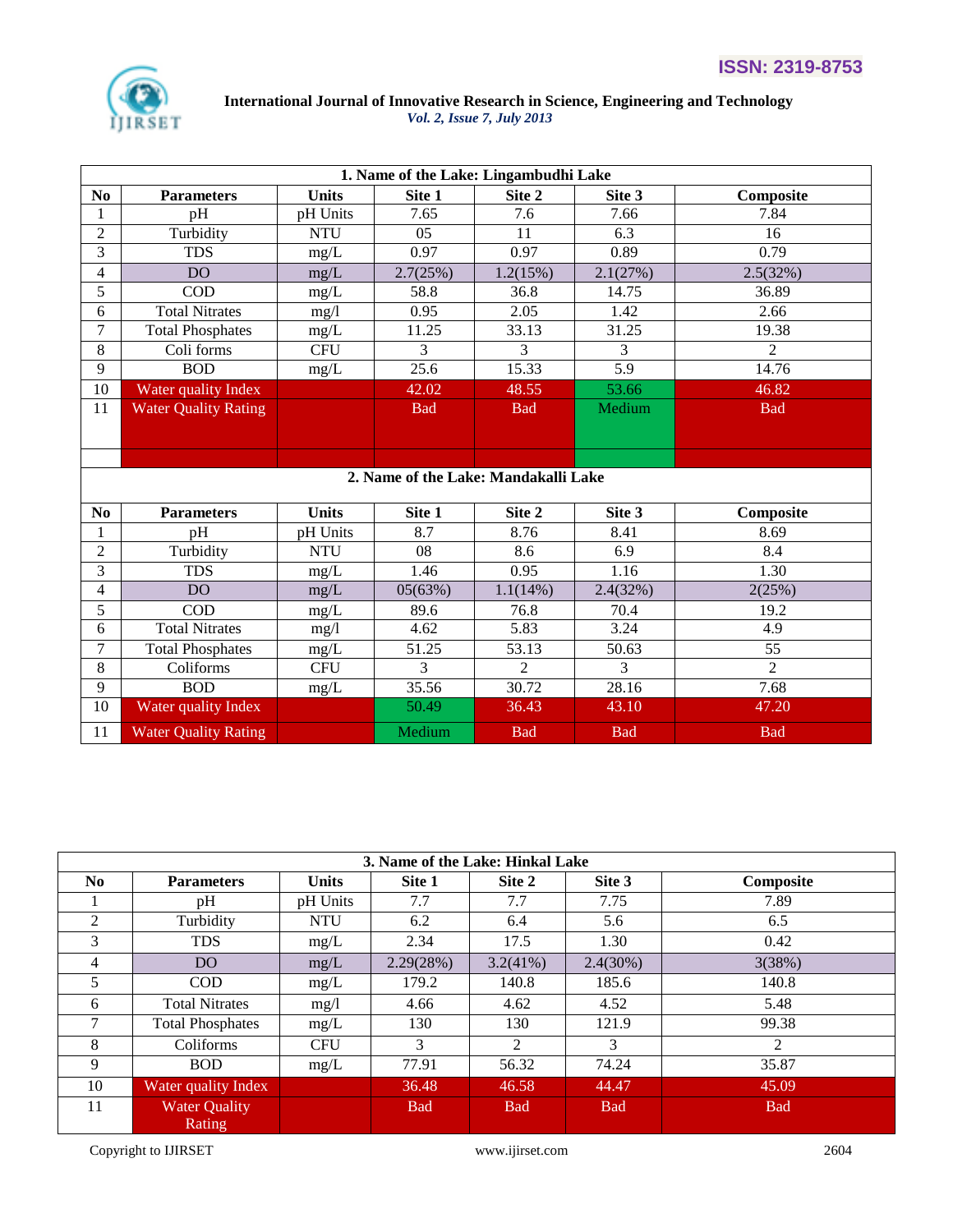

| 4. Name of the Lake: Kukkarahalli Lake |                             |              |            |             |            |            |  |
|----------------------------------------|-----------------------------|--------------|------------|-------------|------------|------------|--|
| No                                     | <b>Parameters</b>           | <b>Units</b> | Site 1     | Site 2      | Site 3     | Composite  |  |
|                                        | pH                          | pH Units     | 9.41       | 9.5         | 9.47       | 9.42       |  |
| 2                                      | Turbidity                   | <b>NTU</b>   | 22         | 20          | 19         | 23         |  |
| 3                                      | <b>TDS</b>                  | mg/L         | 1.26       | 1.74        | 2.07       | 2.26       |  |
| 4                                      | DO.                         | mg/L         | 2.2(28%)   | $3.2(41\%)$ | 2.9(37%)   | 2(25%)     |  |
| 5                                      | <b>COD</b>                  | mg/L         | 160        | 153.6       | 153.6      | 172.8      |  |
| 6                                      | <b>Total Nitrates</b>       | mg/1         | 2.66       | 2.71        | 2.81       | 4.19       |  |
| 7                                      | <b>Total Phosphates</b>     | mg/L         | 43.75      | 38.13       | 38.13      | 53.13      |  |
| 8                                      | Coliforms                   | <b>CFU</b>   | 3          | 3           | 3          | 2          |  |
| 9                                      | <b>BOD</b>                  | mg/L         | 64         | 66.78       | 60.79      | 72         |  |
| 10                                     | Water quality Index         |              | 36.78      | 38.29       | 37.59      | 34.82      |  |
| 11                                     | <b>Water Quality Rating</b> |              | <b>Bad</b> | <b>Bad</b>  | <b>Bad</b> | <b>Bad</b> |  |

The results of NSF WQI indicate that all four lakes considered in this study have bad water quality. The index ranges from 42.22 - 53.66 for Lingambudhi Lake, 36.43 - 50.49 for Mandakalli Lake, 36.48 - 46.58 for Hinkal Lake and 34.82 – 38.29 for Kukkarahalli lake. We can infer that, if the water from these lakes is to be supplied for domestic and industrial purposes, then the treatment must include primary, secondary and advanced treatment options to provide good quality water and to reduce risks to human and aquatic health.

2. Canadian Council of Ministers of the Environment Water Quality Index (CCME-WQI): the Canadian Council of Ministers of the Environment (CCME) was designed to evaluate surface water quality for the purpose of protecting aquatic life aided with specific guidelines. The water quality index was calculated by entering the obtained parametric values CCME-WQI software 1.0. The software allows the input of various parameters, which then provides information on the quality of water for different uses such as drinking, irrigation, recreation, aquatic life, etc. We have considered drinking and livestock usage as criteria of usage of the considered lakes [4]. The results obtained are as follows:

1. CCME WQI for Lingambudi Lake:

| <b>Data Summary</b>   | <b>Overall</b> | <b>Drinking</b> | <b>Livestock</b> |
|-----------------------|----------------|-----------------|------------------|
| <b>CWQI</b>           | 13             | 13              | 18               |
| <b>Categorization</b> | <b>Poor</b>    | Poor            | Poor             |
| F1 (Scope)            | 100            | 100             | 100              |
| <b>F2</b> (Frequency) | 56             | 56              | 22               |
| F3 (Amplitude)        | 99             | 99              | 99               |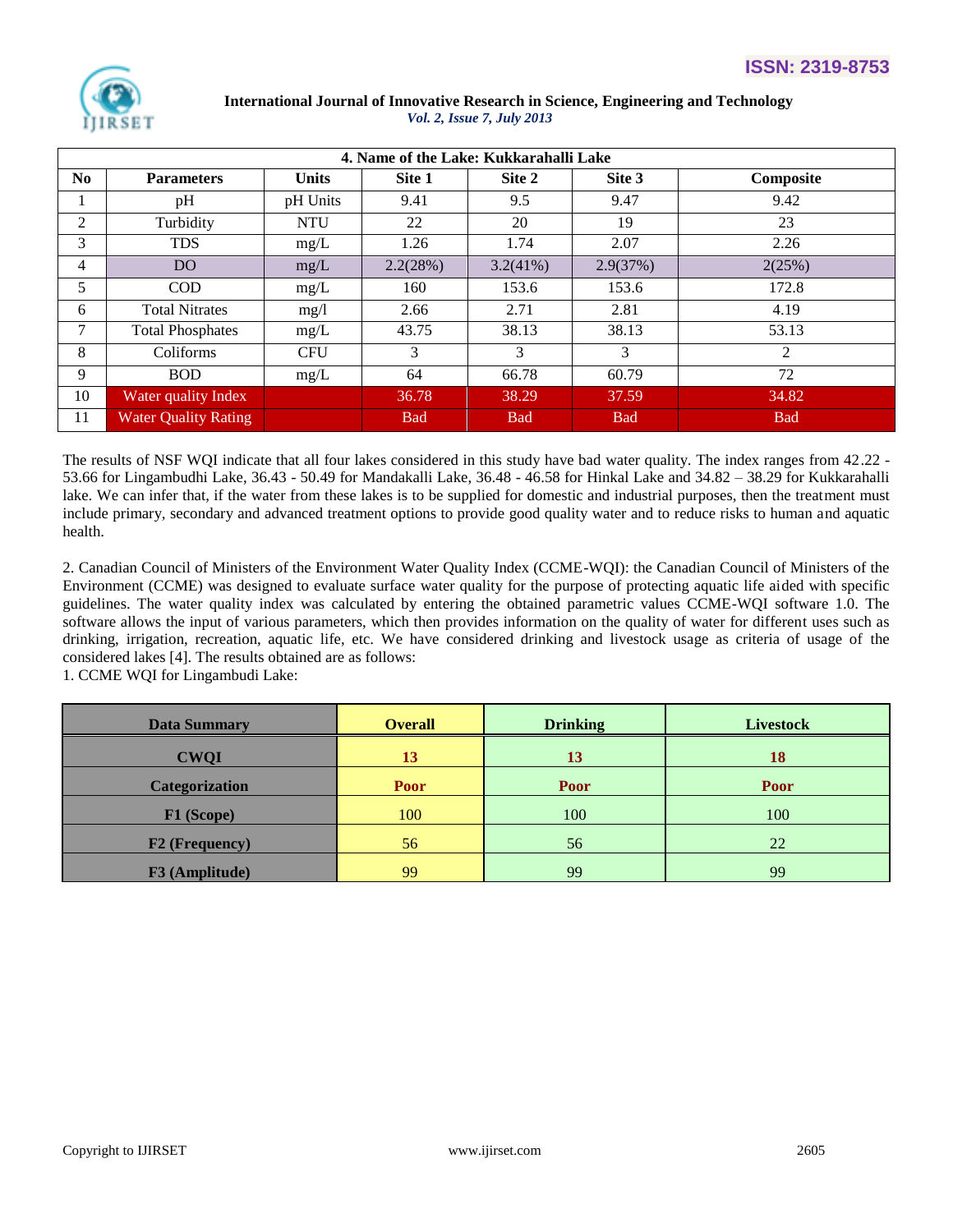

2. CCME WQI for Mandakalli Lake:

| <b>Data Summary</b>   | <b>Overall</b> | <b>Drinking</b> | <b>Livestock</b> |
|-----------------------|----------------|-----------------|------------------|
| <b>CWQI</b>           |                |                 | 15               |
| <b>Categorization</b> | Poor           | <b>Poor</b>     | Poor             |
| F1 (Scope)            | 100            | 100             | 100              |
| <b>F2</b> (Frequency) | 72             | 72              | 44               |
| F3 (Amplitude)        | 99             | 99              | 99               |

## 3. CCME WQI for Hinkal Lake

| <b>Data Summary</b>   | <b>Overall</b> | <b>Drinking</b> | <b>Livestock</b> |
|-----------------------|----------------|-----------------|------------------|
| <b>CWQI</b>           | 10             | 10              | 15               |
| <b>Categorization</b> | Poor           | Poor            | <b>Poor</b>      |
| F1 (Scope)            | 100            | 100             | 100              |
| F2 (Frequency)        | 67             | 67              | 44               |
| F3 (Amplitude)        | 99             | 99              | 99               |

## 4. CCME WQI for Kukkarahalli Lake:

| <b>Data Summary</b>   | <b>Overall</b> | <b>Drinking</b> | <b>Livestock</b> |
|-----------------------|----------------|-----------------|------------------|
| <b>CWQI</b>           |                |                 |                  |
| <b>Categorization</b> | <b>Poor</b>    | Poor            | Poor             |
| F1 (Scope)            | 100            | 100             | 100              |
| <b>F2</b> (Frequency) | 78             | 78              | 56               |
| F3 (Amplitude)        | 99             | 99              | 99               |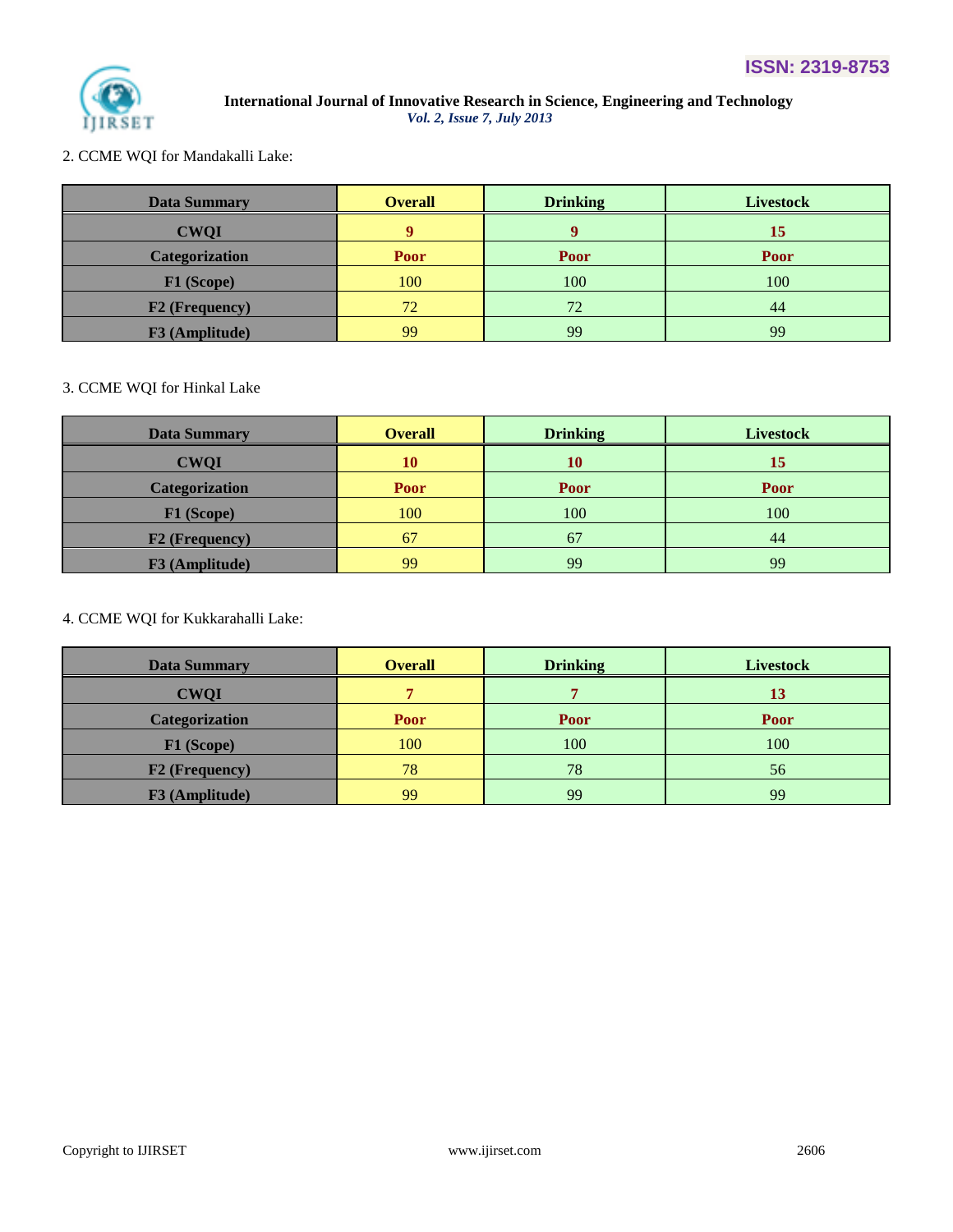

The Canadian Water Quality Index for all four analyzed lakes indicated that the water quality for all purposes is poor, indicating that the water quality is almost always in endangered condition and that it regularly deviates from normal level. The overall Canadian Water Quality Index (CWQI) for Lingambudhi Lake is 13, for Mandakalli Lake is 9, for Hinkal Lake is 10 and Kukkarahalli Lake is 7. The results obtained in our study are similar to a study carried out by Hosmani, et.al; in 2011 and Mahesh, et.al; in 2012 where they concluded that the CWQI for all lakes in Mysore are poor.

TABLE III

## *B. Correlation with plank tonic diversity*

The following table shows the phytoplankton identifies in the four lakes:

|                |                        | 1 ADLE III  | PHYTOPLANKTONS IDENTIFIED IN ALL FOUR LAKES |               |              |
|----------------|------------------------|-------------|---------------------------------------------|---------------|--------------|
| S.no:          | <b>Species</b>         | Lingambudhi | <b>Mandakalli</b>                           | <b>Hinkal</b> | Kukkarahalli |
|                | Synedra ulna           | 78          | 189                                         | 6             | 6            |
| $\overline{2}$ | Gomphonema gracela     | 203         | 241                                         | 5             |              |
| 3              | Navicula rhomboidus    | 91          | 227                                         | $\theta$      | 0            |
| 4              | Eunotia monodon        | 46          | 115                                         | 5             |              |
| 5              | Microcystis crassa     | 18          | 24                                          | 12            | 507          |
| 6              | Microcystis aeruginosa | 23          | $\Omega$                                    | 52            | 348          |
| 7              | Scenedesmus bijugatus  | 21          | 10                                          | 105           | 44           |
| 8              | Chlorococcus bijugatus | 235         | 17                                          | 89            | 56           |
| 9              | Oscillatoria subbrevis | 127         | 25                                          | 54            | 45           |
| 10             | Lepocinclis ovum       |             | $\Omega$                                    | 10            | 0            |

TABLE IV DIVERSITY INDICES GENERATED BY PAST SOFTWARE

| <b>Lakes</b>          | Lingambudhi | <b>Mandakalli</b> | <b>Hinkal</b> | Kukkarahalli |
|-----------------------|-------------|-------------------|---------------|--------------|
| Taxa                  | 10          | 8                 | 9             | 8            |
| Individuals           | 847         | 848               | 338           | 1017         |
| Dominance index       | 0.18        | 0.22              | 0.21          | 0.37         |
| Simpson's index       | 0.81        | 0.77              | 0.78          | 0.62         |
| Shannon's index       | 1.9         | 1.65              | 1.71          | 1.23         |
| Evenness index        | 0.66        | 0.65              | 0.61          | 0.42         |
| Menhinick index       | 0.34        | 0.27              | 0.48          | 0.25         |
| Margalef index        | 1.33        | 1.03              | 1.37          | 1.01         |
| Equitability index    | 0.82        | 0.79              | 0.78          | 0.59         |
| Fisher $\alpha$ index | 1.59        | 1.22              | 1.69          | 1.18         |
| Berger Parker index   | 0.27        | 0.28              | 0.31          | 0.49         |

Various diversity measures have potential applications in aquatic ecosystems, mainly in conservation. It is often understood that species rich communities are better than species poor communities. Secondly, in environmental monitoring, it is assumed that the adverse effects of pollution will be reflected in the reduction of diversity. Shannon's index is often used for monitoring of pollutants and Simpson's index is used in bio-monitoring [20].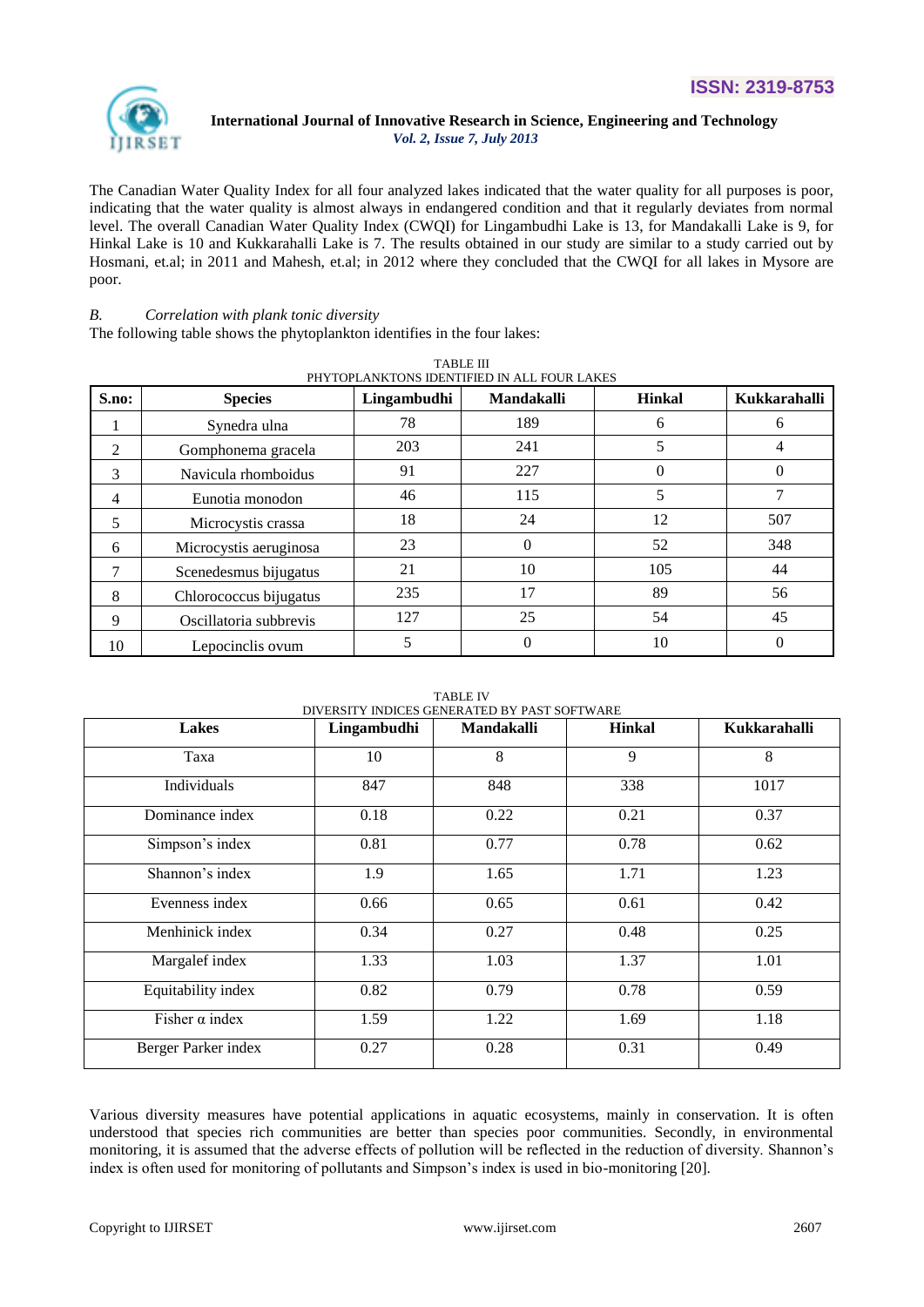

According to the results obtained from the software, it can be inferred that though Kukkarahalli Lake has a large amount of phytoplanktons, the diversity and evenness is very low. The dominating phytoplankton species are Microcystis crassa and Microcystis aeruginosa. The reason for the dominating characteristic of the Microcystis family is the toxic nature. The present conditions, such as low DO values and high COD values influence the growth of these two phytoplanktons.

Lingambudhi Lake, though with the lowest value for dominance, has a very diverse phytoplankton ecosystem. The dominating species are Chlorococcus bijugatus and Gomphonema gracela. Gomphonema gracela is characteristic to lakes with moderate to heavy pollution; hence it can easily survive in most of the lakes in Mysore. Other identified species are also present in sufficient amounts. This is due to the presence of favorable conditions for the growth of these planktons such as near neutral pH, ambient temperature, absence of industrial discharge and abundance of sewage from the surrounding residential areas. Thus, the lake indicates maximum pollution in Shannon's index and highest biodiversity in Simpson's index.

Presence of excess phosphates in the Hinkal Lake provides sufficient nutrients for the growth of phytoplanktons; hence it has the highest species richness. This lake consists of Scenedesmus bijugatus as a dominating species followed by Chlorococcus bijugatus. Chlorococcus bijugatus is present in Lingambudhi Lake too, indicating similar DO conditions.

The interactions between phytoplanktons can be further understood from the Bary-Curtis similarity index, which graphically represents the identified phytoplanktons, their behavior with other planktons and the resulting similarities between the lakes [21].



Fig. 1 Bary-Curtis similarity index

The numbers 1-10 indicate the phytoplanktons that have been previously identified and mentioned in table 3.2.1. The line drawn at 0.75 similarity index is set as a reference mark. Species 8 and 9 appear to be the closest to the reference line, indicating maximum similarity. Species 5 and 6 follow next in terms of similarity. This indicates that the lakes in which these organisms occur have similar physico-chemical characteristics. Species 8, i.e. Chlorococcus bijugatus and species 9, i.e. Oscillatoria subbrevis are found in abundance in Lingambudhi Lake, therefore, it can be said that the conditions present in Lingambudhi Lake are favorable for the growth of these two phytoplanktons in combination. Species 5 and 6, i.e. Microcystis crassa and Microcystis aeruginosa are dominant in Kukkarahalli Lake, thereby inferring that the characteristics present in this lake allows the growth of these two species.

Species 1 and 3, i.e. Synedra ulna and Navicula rhomboidus in combination with species 2 (Gomphonema gracela) occur in Mandakalli Lake in abundance, hence, it can be said that the nutrient conditions and oxygen levels are optimal for the growth of these three species. However, the presence of species 4 (Eunotia monodon) can cause decrease in the